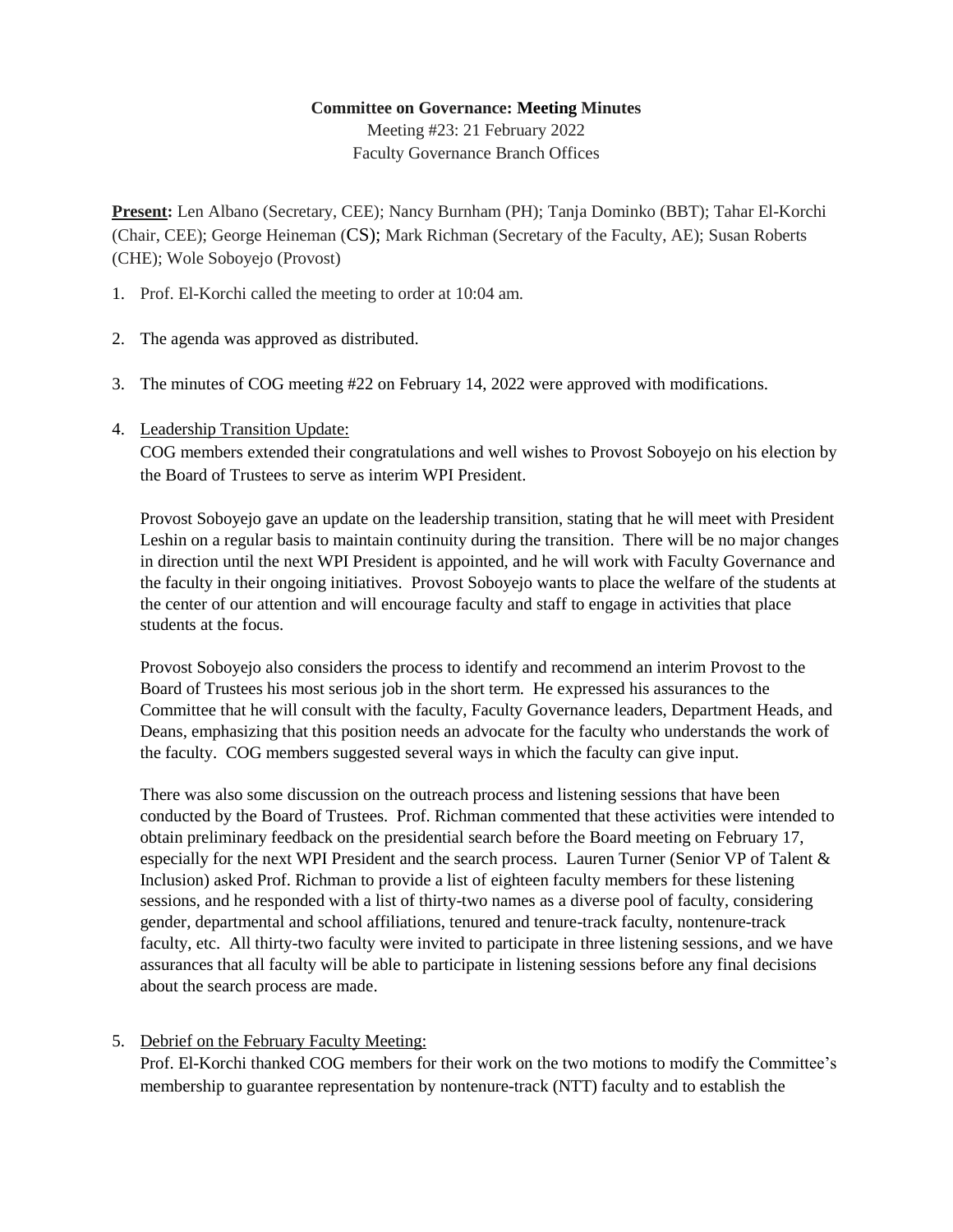Committee on Teaching and Research Faculty (CTRF) as a formal *ad hoc* Committee of the Faculty. These changes are a major milestone for Faculty Governance and part of the ongoing cultural change, and they reflect good collaboration with the NTT faculty. Prof. Richman appreciated that the faculty passed the Committee on Academic Policy's motion to establish a temporary *Pass/NR* policy after considerable discussion. This temporary policy should contribute to relieving student stress. It was noted that Chat within Zoom has become a channel for parallel discussions, but these exchanges are not part of discussing and debating motions. It would be worthwhile to clarify this point at future meetings.

## 6. Sexual Misconduct Policy Update:

Provost Soboyejo asked the Administrative Policy Group (APG) to extend the public comment period for the interim Title IX and Sexual Misconduct Policy (dated August 2021) to 45 days, recognizing the mental health and wellbeing issues faced by students, faculty, and staff. The APG voted to approve this extension at its February  $9<sup>th</sup>$  meeting.

COG discussed how to address the interim Policy, focusing on both the nature and extent of the changes and the process for obtaining faculty approval. COG members recognized that WPI must have a Title IX policy in place that complies with federal regulations, but not all sexual misconduct cases are Title IX violations. One approach would have been to revise the existing Sexual Misconduct Policy to reflect relevant changes in Title IX requirements and to establish a separate Title IX policy. In contrast, the interim Policy uses the changes in Title IX as a starting point and significantly revises the existing Sexual Misconduct Policy. Provost Soboyejo responded that he has urged the APG to provide simplified versions of the policy changes with schematics that the Office of General Counsel (OGC) can use to make a presentation to the WPI community.

On the subject of the process for gaining required faculty approval, as in the past the faculty will expect the proposed Sexual Misconduct Policy to come from COG in the form of a draft at one faculty meeting after COG has vetted the policy thoroughly, and in the form of a motion at a second faculty meeting after COG has incorporated the faculty's input. This was the process used during the 2017-18 Academic Year to approve the last sexual misconduct policy. Given the campus climate, COG does not believe that the faculty currently have the bandwidth to approve the Policy by the end of the academic year.

Provost Soboyejo asked COG to provide him with a recommended time frame for the faculty to address and approve the revised Policy. The consensus within COG was to postpone this process to the next academic year. Provost Soboyejo agreed to convey this time frame to the APG.

## 7. Updates from the Board of Trustees Meeting:

The Board of Trustees (BOT) met on Thursday and Friday, February 17 and 18. Prof. El-Korchi and Prof. Richman were not able to participate in many sessions because the BOT meetings on Thursday conflicted with the Faculty Meeting. Prof. Richman noted that his participation was also impacted by time conflicts between certain sessions. For example, the meeting of the Academic Planning Committee (APC) was concurrent with the meeting of the Budget and Finance Committee, and the meeting of the Student Affairs Committee coincided with that of the Facilities and Infrastructure